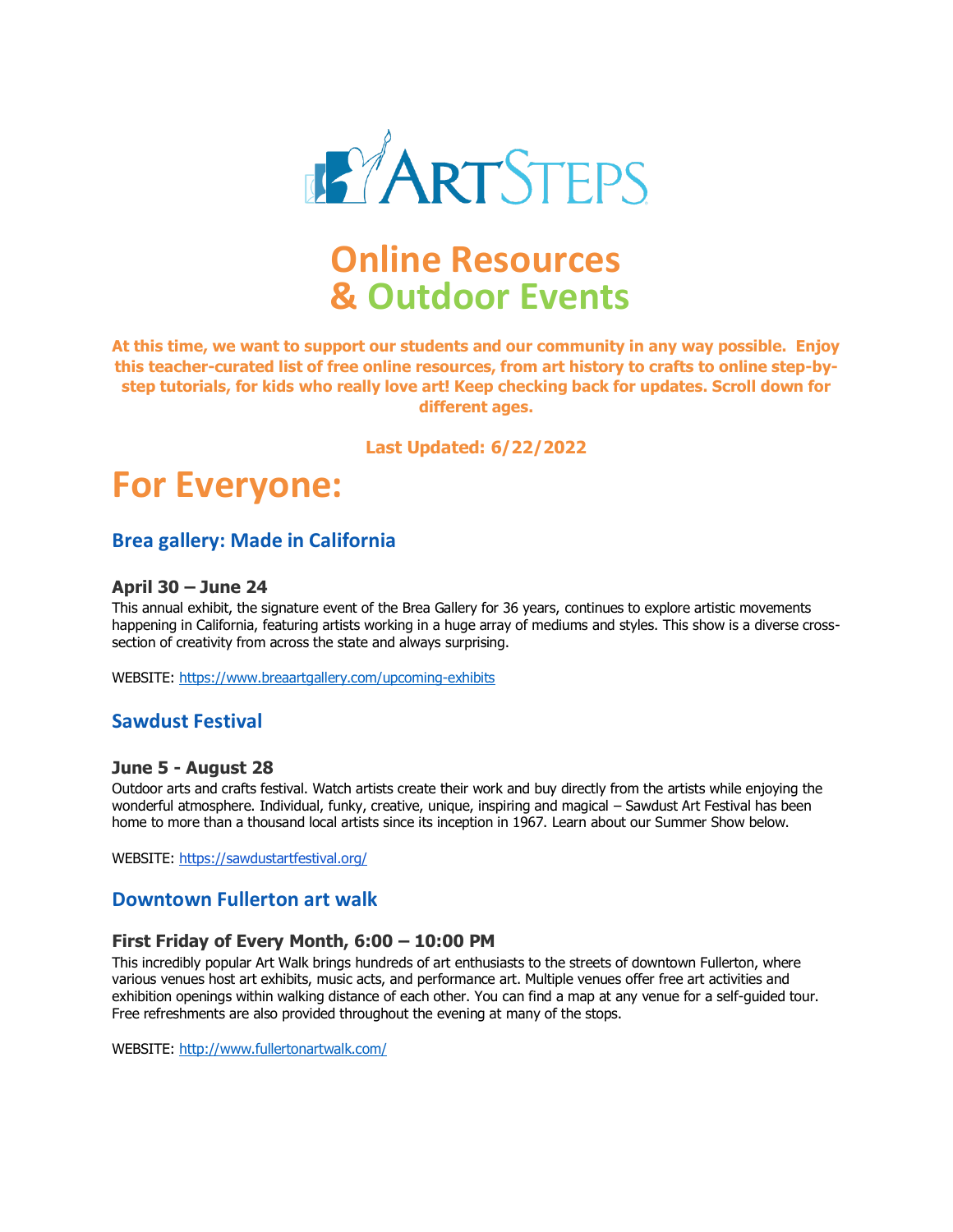## **Santa ana Artists village art walk**

#### **First Saturday of Every Month, 6:00 – 10:00 PM**

The [Downtown Santa Ana Art Walk](https://www.dtsaartwalk.org/) takes place the first Saturday of every month and showcases more the 25 galleries, 40 vendors, and 40 bars and restaurants. The event features live performances, art activities for kids, Artmusement, a coloring wall at M. Lovewell, community engagement, open mic and free stylin' opportunities, and games at Good Beer Co.

WEBSITE:<https://www.dtsaartwalk.org/>

## **Yorba Linda cultural Arts center family tours**

#### **Ongoing 10:30 a.m. – 2:30 p.m.**

Families are invited to experience the new Yorba Linda Cultural Arts Center! Tours of the facility will include familyfriendly art workshops for the entire family. Social distancing measures will be in place and face coverings must be worn. With limited space, pre-registration is required. Online pre-registration is required and is limited to five families per 30-minute time slot. Only one registration is required per family; maximum family size of five is allowed. For more information contact the Yorba Linda Cultural Arts Center at (657) 242-4660.

WEBSITE:<https://www.activekids.com/yorba-linda-ca/classes/free-family-art-experience-tours-2021>

### **Laguna beach art walk**

#### **First Friday of Every Month, 6:00 – 9:00 pm**

Held on the first Thursday of every month from 6 – 9pm. Visitors are invited to join Galleries throughout Laguna Beach for a festive year round event.

Free trolley service commences from the Laguna Art Museum. Each trolley is accompanied by an Art Walk guide, who are there to inform and answer any questions you may have.

WEBSITE:<http://www.firstthursdaysartwalk.com/>

## **Free Online Art Steps Class**

The new online program gets students into "the zone"! Develop classical, foundational skills while you're at home! There is limited space for one Free Introductory Online Class for new and former students living in Orange County, CA: Ages 4 through teens. Reach out and get on the list!

WEBSITE: <https://www.artstepsclasses.com/contact-artsteps.aspx>

#### **Virtual Museum tours**

Google's list of all free virtual museum tours

WEBSITE:<https://artsandculture.google.com/partner>

## **For Kids:**

#### **Art For Kids Hub**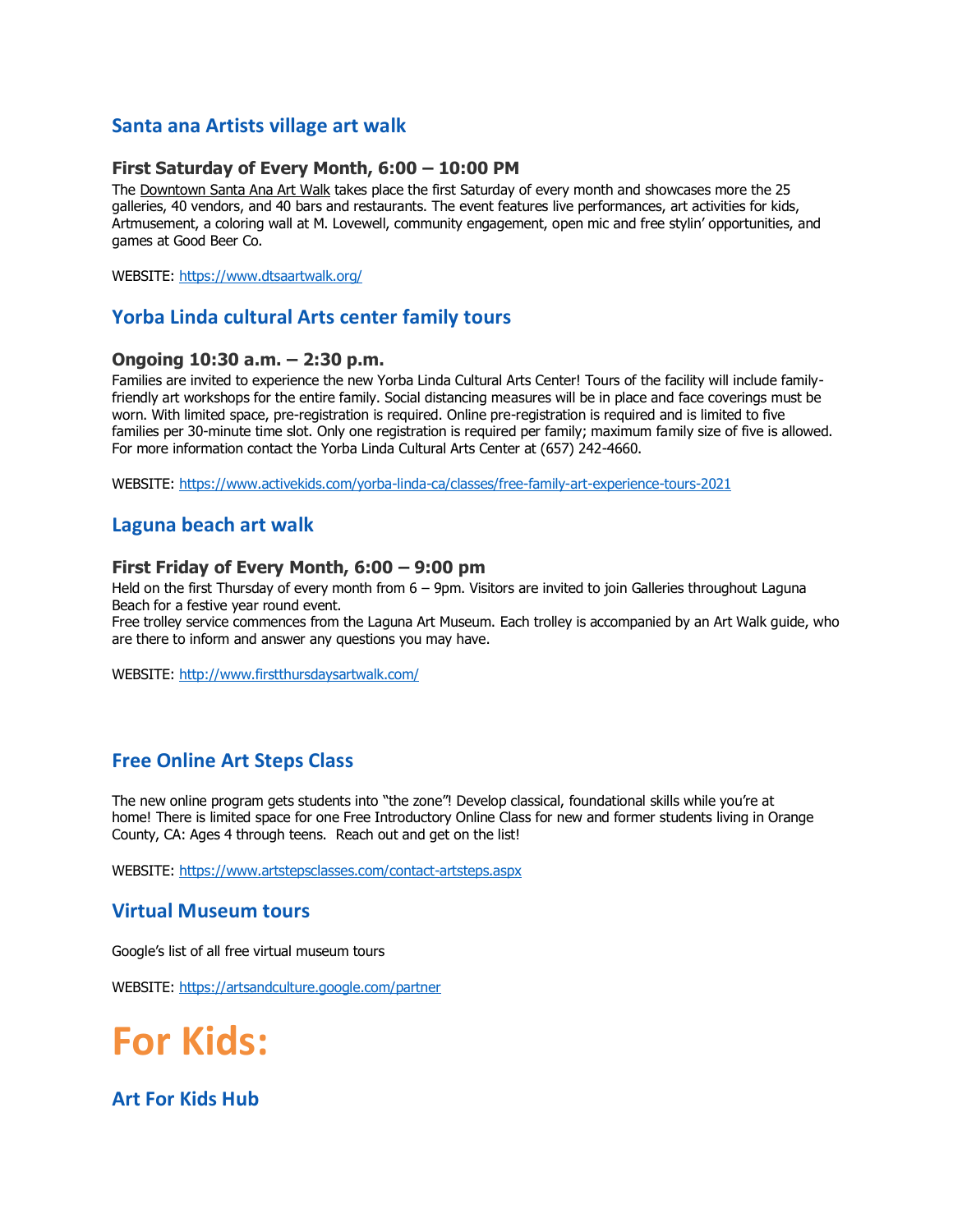Step-by-Step Drawing for Kids! Many Art Steps kiddos love these tutorials!

WEBSITE:<https://www.youtube.com/user/ArtforKidsHub>

## **Gonoodle**

Feeling some stress? This one is not exactly about art, but we thought you might like it: Children can enjoy some indoor activity and relax with meditation.

WEBSITE: [https://www.gonoodle.com](https://www.gonoodle.com/)

## **National Gallery of Art Downloadable Lessons**

WEBSITE:<https://www.nga.gov/education/teachers/lessons-activities.html>

## **Tate Kids**

Tate Museum offers free online art lessons, quizzes, games, and mini lectures for kids!

WEBSITE: <https://www.tate.org.uk/kids>

# **For Teens:**

## **Brooklyn digital art library**

The Digital Library is the virtual extension of the Brooklyn Art Library and contains 25,019 complete scanned contributions to The Sketchbook Project and counting. Users curate collections of their favorite sketchbooks. You can search and share them with your friends! Find inspiration from others through this digital library!

WEBSITE:<https://www.sketchbookproject.com/library>

## **Pixar in a box**

#### **Ongoing**

Pixar in a Box is a behind-the-scenes look at how Pixar artists do their jobs. You will be able to animate bouncing balls, build a swarm of robots, and make virtual fireworks explode. The subjects you learn in school — math, science, computer science, and humanities — are used every day to create amazing movies at Pixar. This collaboration between Pixar Animation Studios and Khan Academy is sponsored by Disney.

WEBSITE:<https://www.khanacademy.org/partner-content/pixar>

## **Scholastic Learn at Home**

A vast, wide-ranging collection of ways to interact and explore a wide variety of topics, for all ages!

WEBSITE:<https://www.sdmart.org/exhibition/bouguereau-america/>

#### **Cesar Santos**

One of our favorite YouTubers who will surely provide both entertainment and big inspiration for tweens, teens and adults!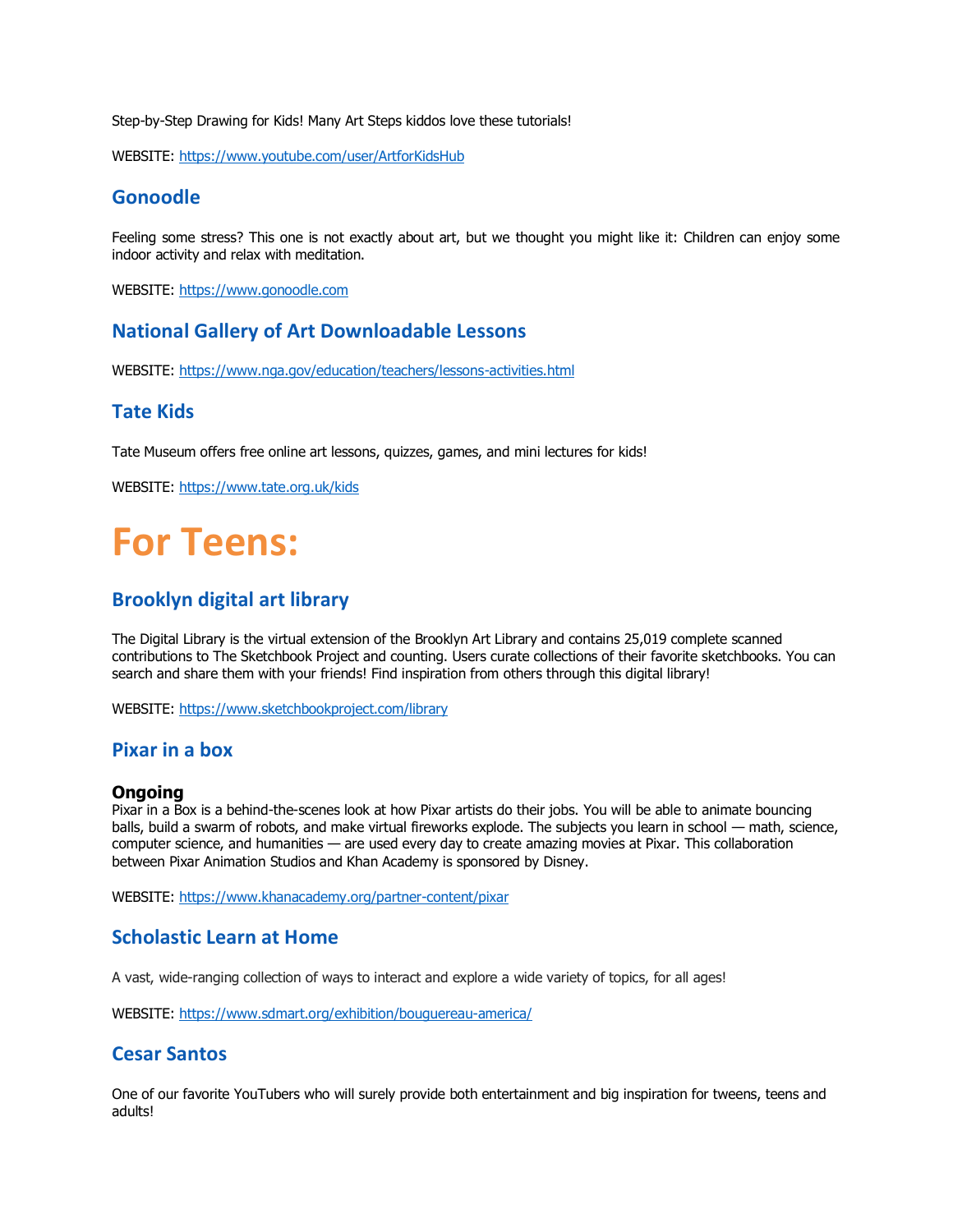Video: <https://www.youtube.com/watch?v=Ce7leNdACKk>

## **Khan Academy: Art History Lessons**

One of our favorite YouTubers who will surely provide both entertainment and big inspiration for tweens, teens and adults!

WEBSITE: <https://www.khanacademy.org/humanities/art-history>

# **For Older Elementary & Tweens:**

## **Little big History of Paint**

Cool concepts, for kids and teens

Video: <https://www.youtube.com/watch?v=YCUav6IGs1s>

#### **Mom Junction**

Fun Arts and Crafts for Teens

WEBSITE[:https://www.momjunction.com/articles/cool-arts-and-crafts-ideas-for-teens\\_00377483/](https://www.momjunction.com/articles/cool-arts-and-crafts-ideas-for-teens_00377483/)

#### **Carla Sonheim Presents Kids Art Week**

Author of Drawing Lab for Mixed-Media Artists: 52 Creative Exercises to Make Drawing Fun! Presents free kids art lessons based on famous artists!

Video: [https://www.youtube.com/watch?v=slYX1OUKuhI&list=PLroCMySQv0JOpI\\_S8mPiBCHw7MZpt5BC4](https://www.youtube.com/watch?v=slYX1OUKuhI&list=PLroCMySQv0JOpI_S8mPiBCHw7MZpt5BC4)

# **For the Youngest Children:**

## **Miss Brushes Art Academy by Sesame Studios**

By the makers of sesame street, join Miss Brushes art class as they learn about "what is art?", "how to make a selfportrait", and "how to make new colors". A cute animated series your little one will love!

Video: https://www.youtube.com/playlist?list=PLkon\_sSMyfKbNmlcylFcMyIq16Rnf0JFt

#### **Arts and crafts by Sesame Studios**

Grab some paint, crayons, and your imagination because it's time to express your creativity with Sesame Studios!

Video: [https://www.youtube.com/playlist?list=PLkon\\_sSMyfKbSjF\\_OeDn4Ts-SOL-P-AaJ](https://www.youtube.com/playlist?list=PLkon_sSMyfKbSjF_OeDn4Ts-SOL-P-AaJ)